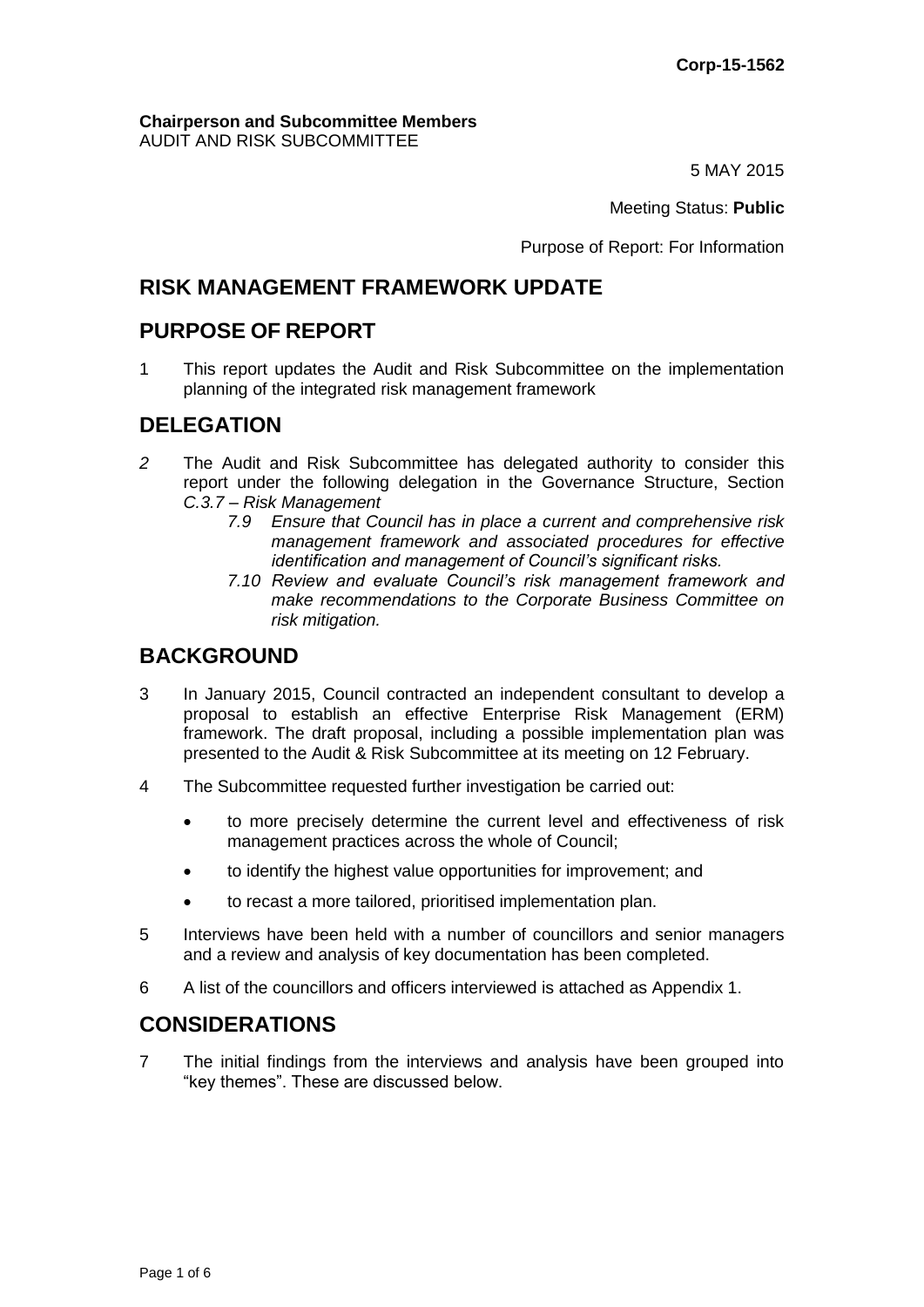## *Awareness of contemporary risk management concepts*

- 8 Risk management is almost universally considered to be solely the management of threats, that is, it does not include the identification of potential opportunities.
- 9 In addition to identifying threats (risks) to the organization, it is also critical to identify opportunities, both as they relate to risk and beyond. Expanding councillor and management awareness into these areas can yield valuable insight into:
	- potential opportunities for which innovation may be appropriate; and
	- which risks should be mitigated.
- 10 As an example, technology provides a source of opportunity by allowing the Council to execute strategy quickly, thereby making time a source of competitive advantage. Communications technology can speed up planning and the exchange of ideas, while information technology can help to improve systems of, for example financial management.
- 11 Risk management tends to be thought of in terms of raising awareness of risk as opposed to determining the real value propositions of risk management which are:
	- minimising surprises;
	- improving decision making; and
	- increasing the chances of achieving objectives.
- 12 Many operational activities, particularly those which are regulatory related tend to consider risk only in financial, legal or engineering terms. Potential environmental, social and political impacts are not always considered in critical decisions.
- 13 Project management activities are one exception to this, where excellent guidance is provided in terms of risk consideration albeit application is variable, particularly with smaller projects.

#### *Risk taking culture*

- 14 The nature of the environment that the Council operates in, and its responsibility and accountability to the public mean that it must take a low risk approach in many areas of its business, such as health and safety, consenting and regulatory matters. There is a broad consensus among both councillors and senior managers that the Council operates in a risk-averse manner and that for the most part it is appropriate to do so.
- 15 That being said, it was felt by some councillors and senior managers that Council could also be more strategic and innovative, by accepting and taking some well thought through risks in other areas, for example, district development options and initiatives, major project and asset management options, and business improvements.
- 16 There is therefore some scope for conversation on risk appetite and tolerance, for different aspects of operations, at a suitable management/councillor forum, which could result in better alignment, satisfaction and outcomes.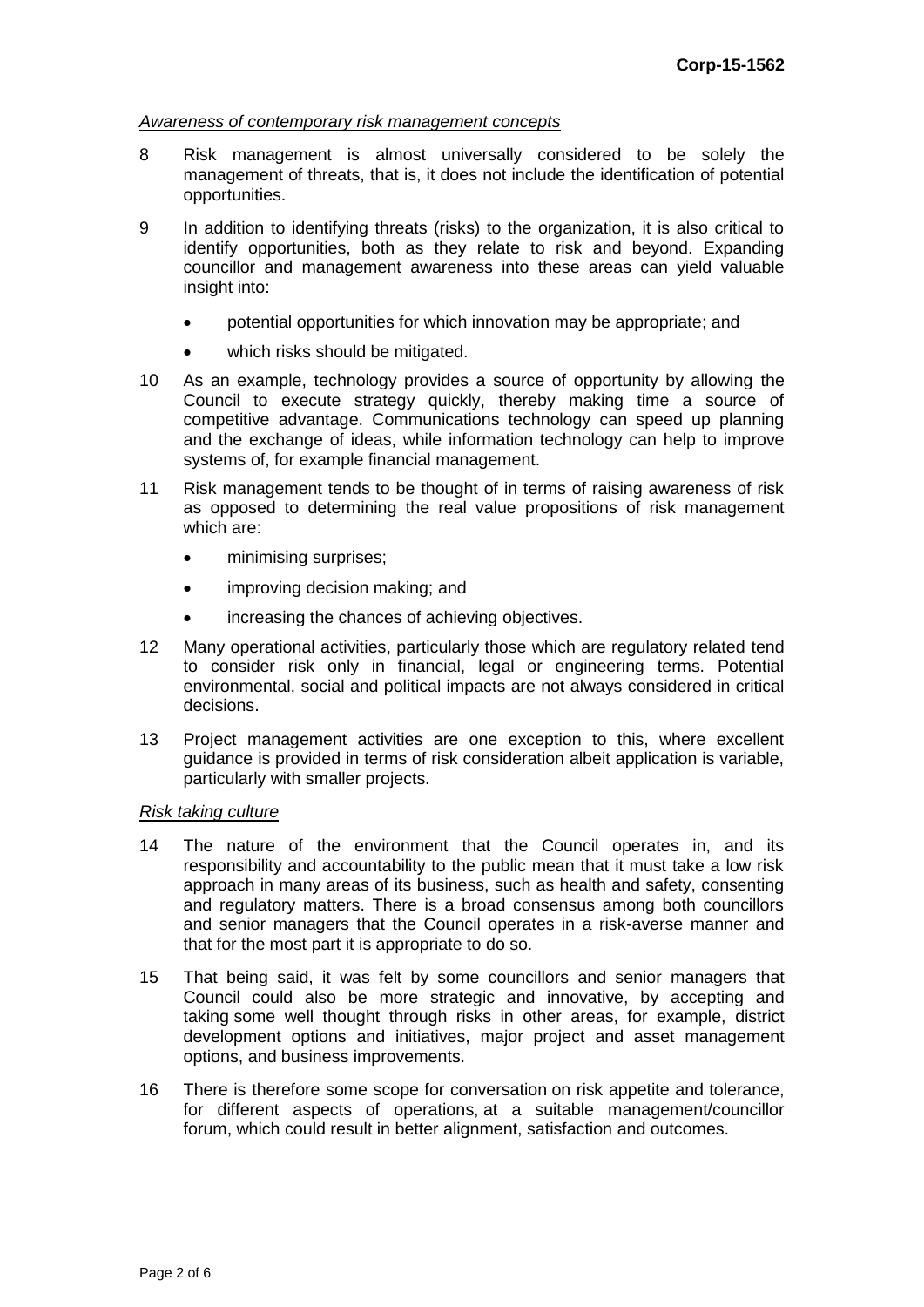#### *Risk reporting and review*

- 17 Quarterly activity reports include 101 key performance indicators that forecast and measure performance against levels of service set out in the Annual Plan, thereby incorporating a degree of risk focus but over a very detailed, low level landscape. The activity reports also include progress on individual projects greater than \$250,000 with consideration of any large risks identified for each project. However there is a lack of consistent assessment applied to identifying the range of potential risks for individual projects.
- 18 There is significant opportunity for periodic focus at both the Senior Leadership Team (SLT) and councillor levels on the full range of risks to Council of achieving its strategic objectives. This includes risks to the achievement of stakeholder expectations, Long Term Plan outcomes and other key strategies as well as a review of the operating environment factors and assumptions.
- 19 While risk is not a standing agenda item at management meetings (all levels, including Group Manager and SLT) or governance level, for example the Audit and Risk Subcommittee, the consideration of risk takes place regularly across all strategic and operational areas.
- 20 Although identified risks may be communicated on a day to day basis, there is no mechanism for the ad hoc, systematic identification, evaluation, analysis and upwards reporting of the prioritised, high, residual risks facing Council operational activities.

#### *Common understanding of key risks*

- 21 Interviewees have each been asked what they believe to be the top two to three risks to the Council. A wide range of different ideas on risks and related issues (an issue is defined here as a risk that has been realised) have been provided. There has been a degree of consistency with regard to a couple of risks, albeit expressed as issues and with differing perspectives. There will be greater consistency on the view and definition of risk, as risk management within the Council matures.
- 22 A list of the top five risks/opportunities identified from the interviews is attached as Appendix 2.

## *Day to day risk management*

- 23 There are opportunities for improving the line of sight, and hence management of risks, between the work that people perform and the Council's strategic objectives. The creation of an additional and targeted performance management/reporting process, for example, dashboard, scorecard or results sheet model, to better link strategy into action<sup>1</sup> could assist.
- 24 At some of the lower operational levels of the Council, there has been a tendency for some consideration of risk in the support of critical decision making to be done in isolation. Other parts of the Council may have an interest in, and be significantly affected by, those decisions and their resulting risks.

 $\overline{\phantom{a}}$ 

<sup>&</sup>lt;sup>1</sup> Linking strategy into action means linking Long Term Plan outcomes and other key strategies to goals and objectives at group, team and then people levels.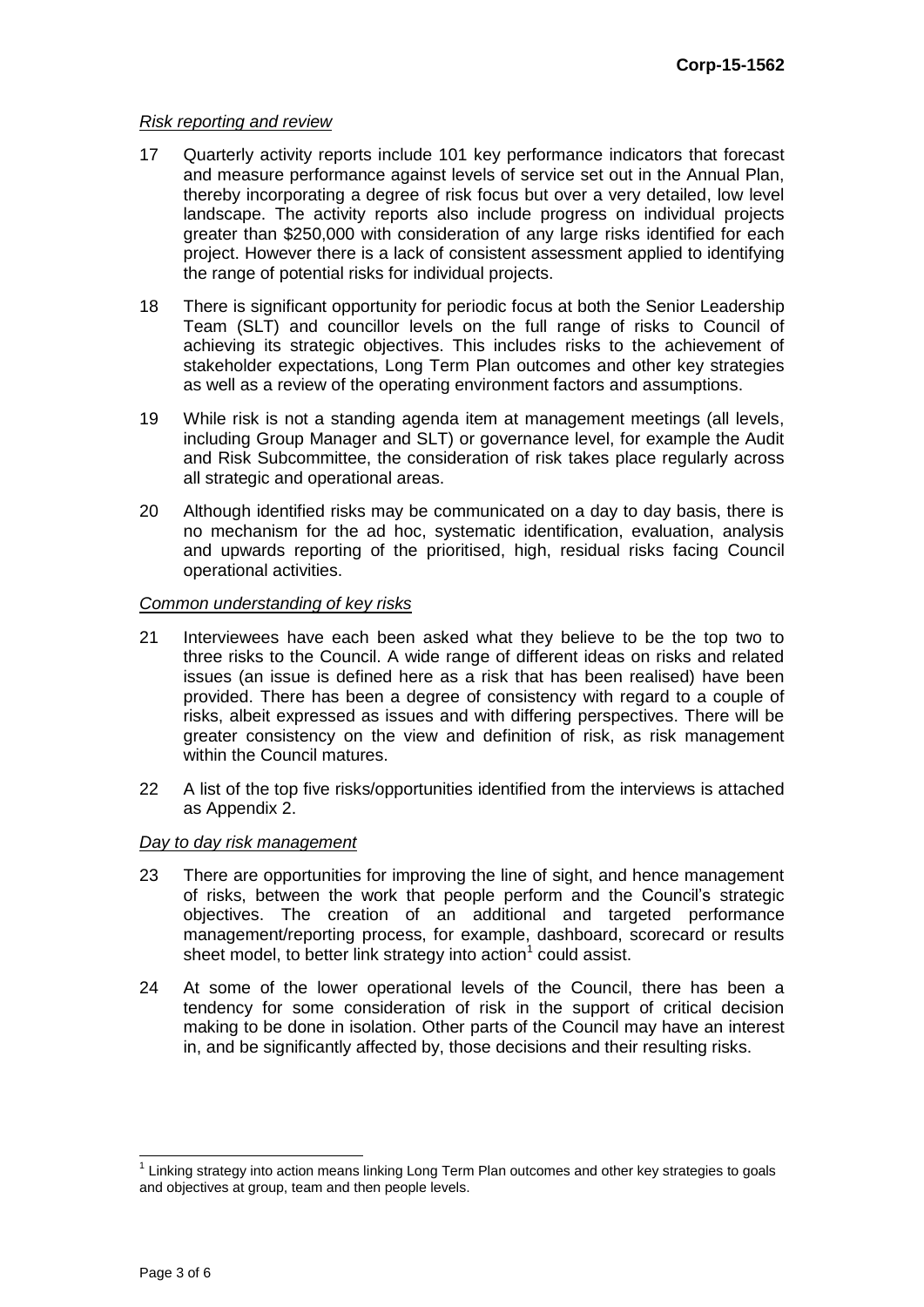25 For any decision-making, risk consideration should always be across economic, social, political and environmental perspectives. It has been advised that the isolated approach to risk is improving with the 'Open for Business / Caring, Dynamic, Effective' project.

#### *Opportunities to further leverage risk management*

- 26 The 'Open for Business / Caring, Dynamic, Effective' project provides an excellent platform to incorporate and integrate appropriate risk management thinking and culture.
- 27 The Communications team becomes aware of, and supports many, high profile initiatives and receives a number of responses to events. As a result they can help to raise awareness, and encourage and support the whole of Council to consider a wider range of potential impacts, thereby improving the management of risks.
- 28 A project management manual has been developed. Work is on-going to encourage the practices described in the manual, noting that while changing existing cultures and behaviours can be challenging, the situation is improving. Some of the risk management principles identified in the project management manual could be more widely applied, that it, not just to projects but also to, for example, service delivery.
- 29 Business continuity is an important subset of risk management and strong linkages between the two will further assure the success of both of them.

#### Implementation Priorities

- 30 Based on the work to date, risk management implementation priorities are to:
	- Develop a risk management strategy document and a risk management policy document incorporating some high level statements of risk appetite and tolerance, as discussed and agreed by councillors and management, and communicate the strategy and policy to the whole of Council – *targeted for the end of May<sup>2</sup>* ;
	- Establish an annual risk workshop at the Senior Leadership Team, to include an environmental scan, a review of high level assumptions and the identification of risks to stakeholder expectations and broad strategic direction – *targeted for mid-June*. The outputs from the workshop should be reported to the Audit and Risk Subcommittee for its consideration – *targeted for the Subcommittee meeting on 6 August*;
	- Establish quarterly risk workshops/reviews, *starting in July*, to take place at Group level with the outputs from these workshops to be consolidated and reviewed by SLT, which in turn reports the findings to, and reviews them with, the Audit and Risk Subcommittee, *starting with the Subcommittee meeting on 6 August*. The report to the Subcommittee should focus on the critical, big-picture risks to the Council and its strategic, organisational and group objectives, programmes and activities;
	- Develop a risk management education programme and integrate relevant aspects of it into the existing 'Open for Business / Caring, Dynamic, Effective' project – *targeted for the end of June*;

<sup>&</sup>lt;sup>2</sup> All the implementation priority dates are indicative only and may be subject to change.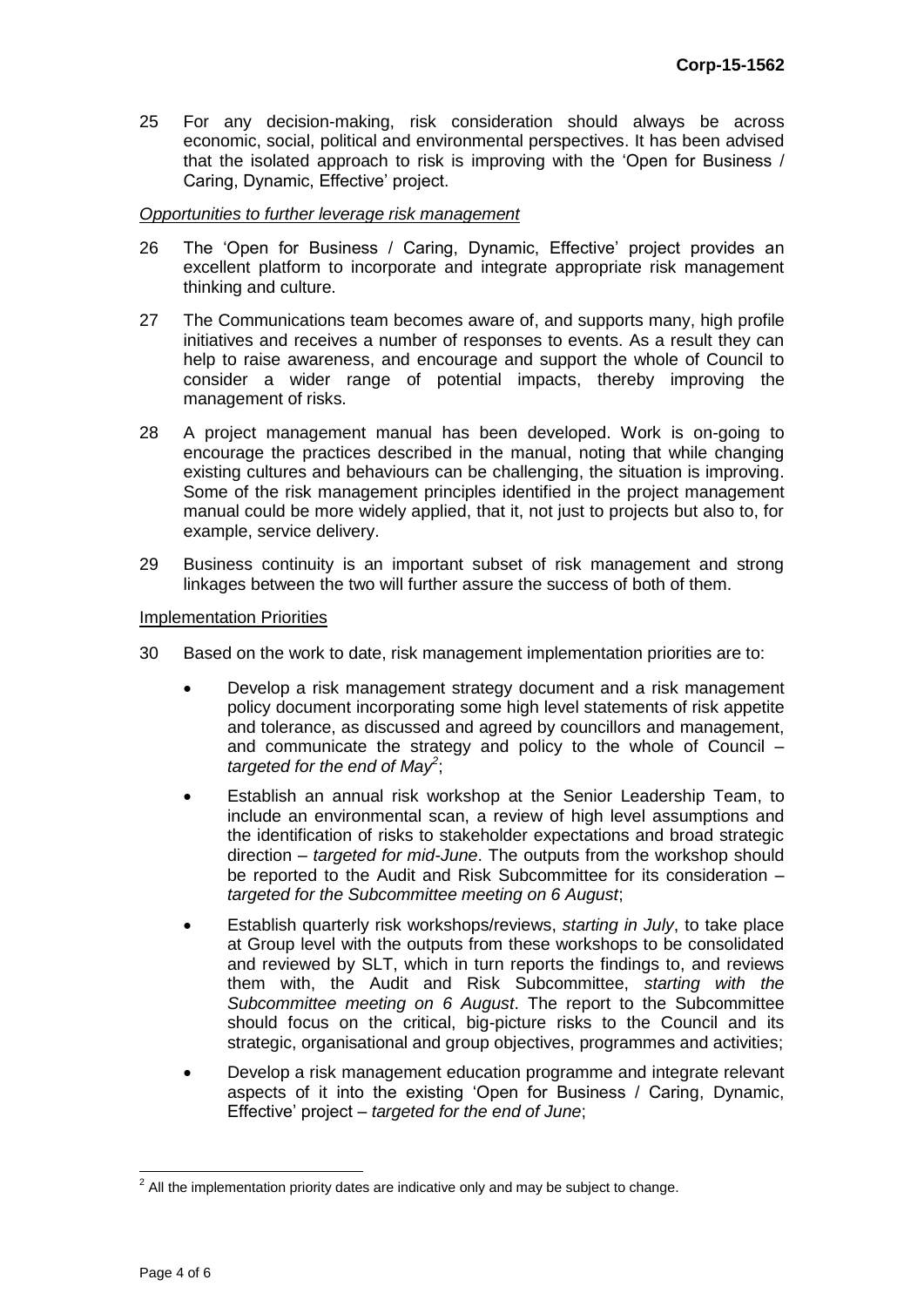- Provide greater incentives for implementation of the risk management practices in the project management manual and consider wider application of the principles – *targeted for the end of June*;
- Reinforce sound risk management thinking and expectations within the Communications team to leverage better performance across critical parts of the business – *targeted for the end of October*;
- Review and report on the implementation of the project management manual requirements, especially risk management, across a sample of projects – *targeted for November*;
- Discuss opportunities for strengthening 'strategy into action' in all parts of the business, that is, improving the line of sight between strategy and day to day activities, integrating risk management considerations. A dashboard, scorecard or results sheet approach may be appropriate *– targeted for November*; and
- Evaluate linkages to and mutual support from the business continuity project – *targeted for November*.
- A revised ERM Implementation Plan, which captures the key delivery dates of the above priorities, is attached as Appendix 3.

#### Next steps

- 31 The next steps are to confirm/revise the initial findings from the investigative phase, and in particular to agree the refined project implementation plan that takes into account the assessed and agreed priorities. The implementation of an effective ERM is a continuously evolving process which may require iterations at each stage of implementation. Therefore a balance must be struck between making progress on agreed deliverables and on-going review and adjustment of the model.
- 32 In addition to this report, an oral update may be provided to the Subcommittee at its meeting of 5 May and/or a written update at the meeting on 16 June.

## Financial Considerations

- 33 The majority of this work programme will be internally delivered, with initial support from external advisors.
- 34 These costs will be managed within the 2014/15 and 2015/16 budgets. No new budgets are required.

## Legal Considerations

35 There are no legal considerations at this time.

## Policy Implications

- 36 An Enterprise Risk Management Policy, to be developed by May 2015, will inform an integrated risk management framework that provides focus, facilitation and engagement on how:
	- Policies, procedures and programmes are developed to manage identified risks; and
	- Risks are managed at essential levels of activity to support the achievement of relevant objectives.